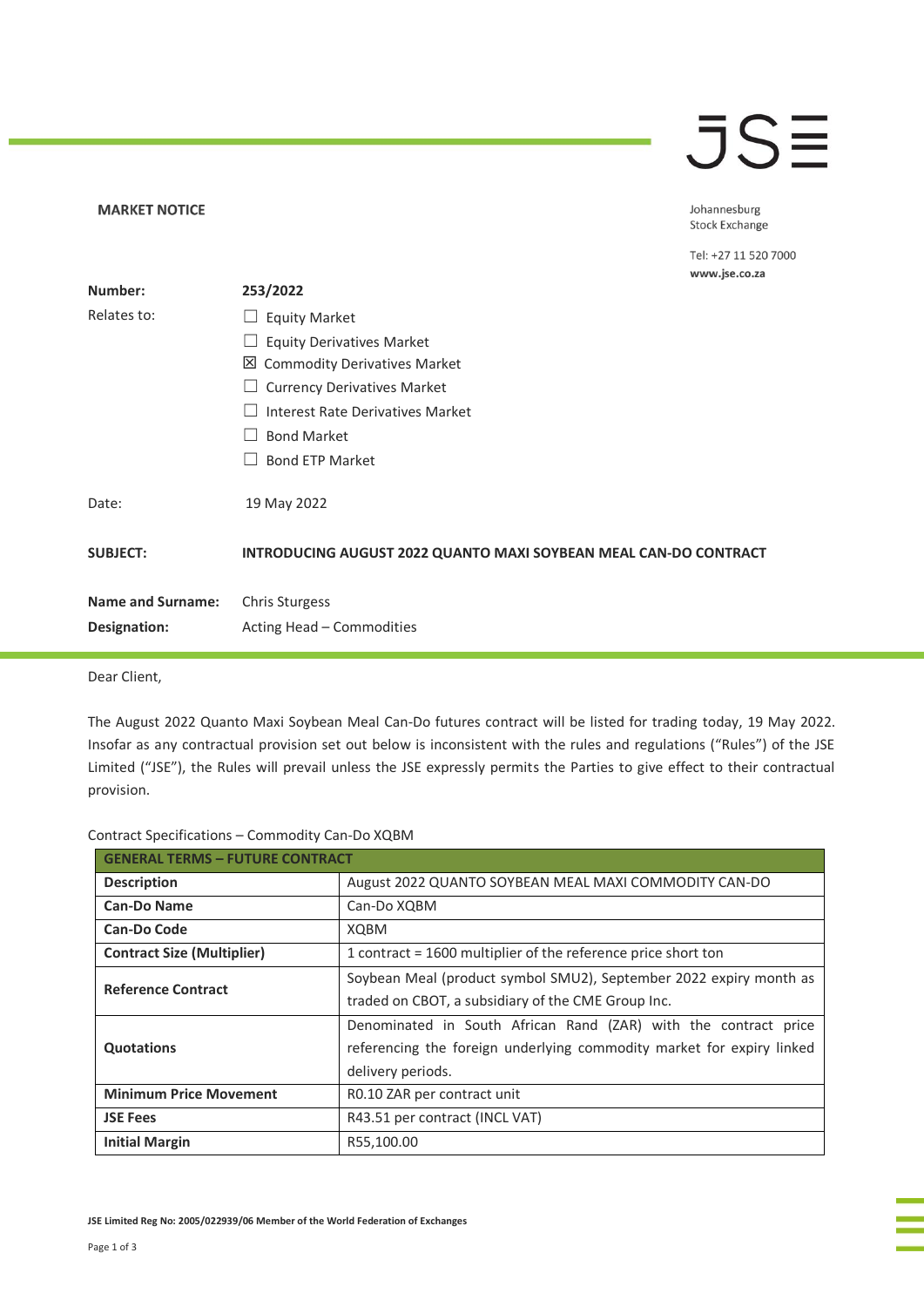## $JS\equiv$

i<br>I

j.

| Calendar spread margin                      | R8,690.00                                                                   |
|---------------------------------------------|-----------------------------------------------------------------------------|
| <b>Position Limits</b>                      | Not applicable                                                              |
| <b>Trade Date</b>                           | The date the Can-Do position is first entered into by the clients and       |
|                                             | captured by the JSE.                                                        |
|                                             | Any day on which banks are open for a normal trading day in                 |
| <b>Business Day</b>                         | Johannesburg and prices are published by the JSE.                           |
| <b>Underlying</b>                           |                                                                             |
|                                             | A Soybean Meal futures contract meeting all specifications as listed and    |
| <b>Underlying Future</b>                    | traded on CBOT, a subsidiary of the CME Group Inc. The JSE reserves the     |
|                                             | right to amend the contract specifications including settlement             |
|                                             | methodology should this be amended by the reference exchange.               |
|                                             | Snapshots of contract will be taken between 16h55 and 17h00. Based on       |
| <b>Daily MTM</b>                            | the random snapshot selected the MTM will be calculated as the middle of    |
|                                             | the double based on best bid and offer. There will be no foreign exchange   |
|                                             | rate adjustments.                                                           |
| <b>Daily MTM time</b>                       | 16h55-17h00                                                                 |
|                                             | As agreed by the Long and the Short Party on the trade date in Rand cents   |
| Initial reference level                     | per short ton. Confirmed by the EFR transaction generated by the            |
|                                             | exchange upon confirmation of the Can-Do trade. The report only             |
|                                             | transactions will be facilitated by the JSE.                                |
| <b>Underlying Currency</b>                  | Rand (ZAR)                                                                  |
| Last trading date                           | 26 August 2022                                                              |
| <b>Settlement Date</b>                      | 29 August 2022                                                              |
| <b>Valuation Frequency</b>                  | Daily between 16h55 and 17h00                                               |
| <b>TERMS &amp; CONDITIONS - Can-Do XQMS</b> |                                                                             |
| <b>Type</b>                                 | Can-Do Future                                                               |
| <b>Buyer</b>                                | Is the party that is the Long Party to the Can-Do Future                    |
| <b>Seller</b>                               | Is the party that is the Short Party to the Can-Do Future                   |
|                                             | As agreed by the Long and the Short Party on the trade date in Rand cents   |
| <b>Initial Futures Price</b>                |                                                                             |
|                                             | per short ton. Confirmed by the EFR transaction generated by the            |
|                                             | exchange upon confirmation of the Can-Do trade. The report only             |
|                                             | transactions will be facilitated by the JSE.                                |
| <b>PROCEDURE AT EXPIRATION</b>              |                                                                             |
|                                             | The final settlement price for cash settlement of the contract will require |
|                                             | only CME Group closing price, denominated in ZAR. The CME Group             |
|                                             | settlement value (MTM) published on the last trading date of the South      |
| <b>Final valuation and cash settlement</b>  | African contract, for avoidance of doubt 26 August 2022, will be applied as |
|                                             | the final cash settlement value on settlement date 29 August 2022. There    |
|                                             | will be no foreign exchange rate adjustments.                               |
| <b>GENERAL TERMS - OPTIONS CONTRACT</b>     |                                                                             |
| <b>Description</b>                          | August 2022 QUANTO SOYBEAN MEAL COMMODITY CAN-DO OPTION                     |